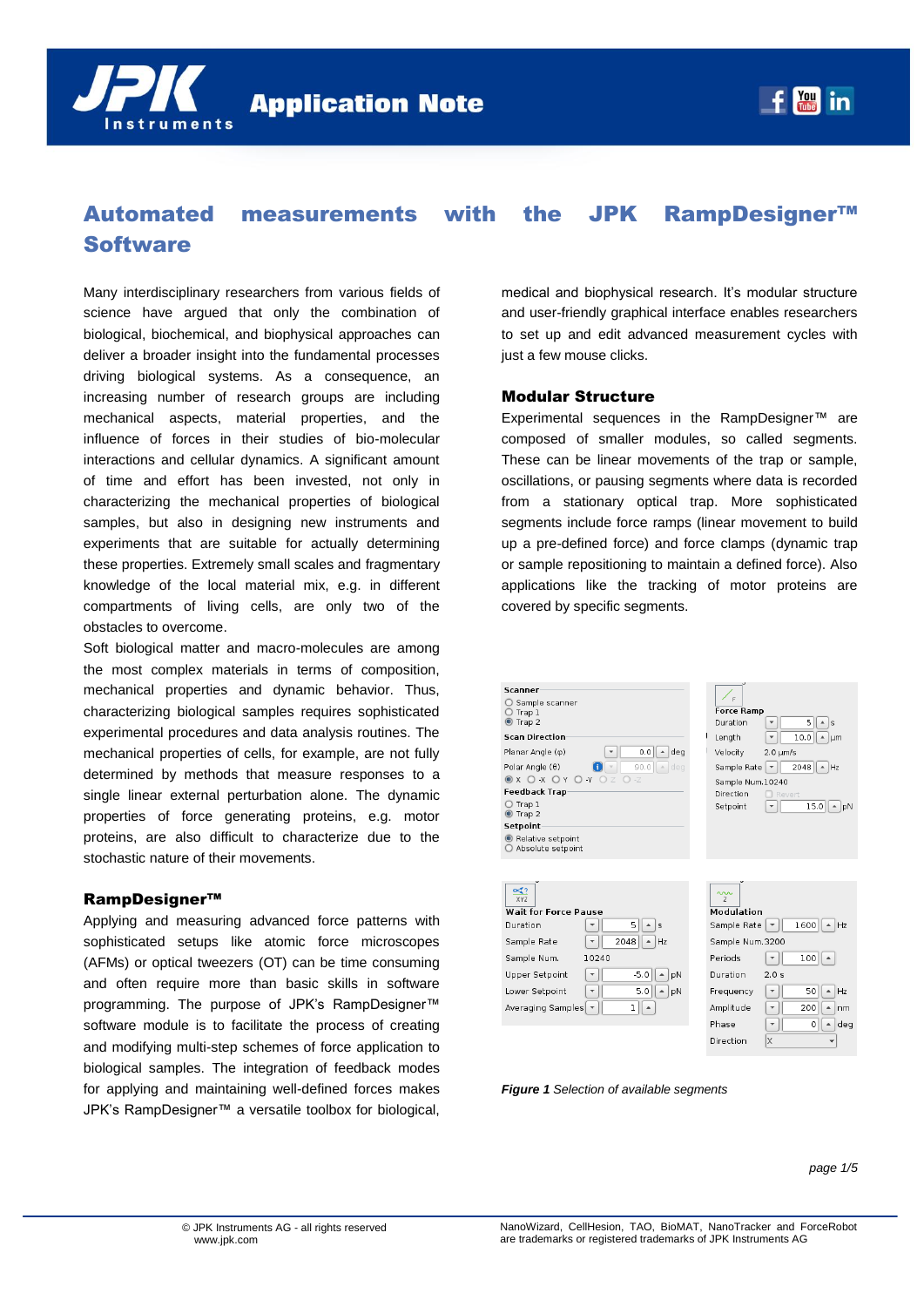



In general, segments are used to define the movement of one of the system's scanners, the two optical traps and the piezo driven sample scanner. Global settings (selected scanner, direction of movement, relative/absolute setpoint) are valid throughout the measurement. Segments can be selected from a menu and added to the sequence of actions at any position. Depending on the type of movement, a number of settings can be defined, e.g. the distance and speed of a linear movement, or the frequency, amplitude and phase of a sine oscillation.

### Segment Types

In a **"Force Ramp"** segment, a setpoint force (amount, direction) and the scanner speed can be defined. The selected scanner moves in the given direction until the setpoint force has been reached. The setpoint can be defined either as an absolute value or relative to the force measured at the beginning of the segment.

Once the measured force matches the setpoint, the measurement ends or the next segment is executed. Setpoint values can be carried over to subsequent segments or be reset.

A **"Force Clamp"** segment typically follows the force ramp. During the force clamp, the feedback controlled scanner updates its position in order to maintain the setpoint force. The only other parameter is the duration of the clamp. An optional, built-in safety feature ("Bead saver") reduces the risk of losing the particle when the system is unable to maintain the setpoint force, e.g. when the particle detaches from the sample. If the force signal exceeds or falls below a certain threshold (as typically happens when the scanner moves very fast and the particle is displaced too far from the trap), the segment is aborted.

The so called **"Wait for force"** segment is similar to the force ramp, except it only has a stationary scanner. It is used for active systems (e.g. cells or motor proteins) that can build up forces by themselves. The trapped probe particle is held in a constant position until the external force acting on it reaches a pre-defined value. Two setpoint forces can be defined, one above and one below the force value at the beginning of the segment. Therefore, it is not necessary to know the exact orientation of the expected external force before the measurement.

 $f$   $\frac{Y_{01}}{Y_{02}}$  in

In addition to the above segments, "**Position Ramps**" (linear movements with defined speed, distance, direction), "**Modulation**" segments (scanner oscillations with defined amplitude, frequency and phase), and "**Pause**" segments are available.

Figure 1 shows some of the segment types and the available settings.

### Soft Matter Rheology

Cellular matter is visco-elastic as it is basically composed of polymeric networks and fluids. The mechanical response thus strongly depends on the time scale and load rate (i.e. force-time relation) of the stimulation. The capability of living cells to actively adapt their mechanical properties to external cues or their functional status, adds another dimension of time-dependent characteristics.

Various experimental schemes have been developed to fully characterize the complex mechanical properties of living cells or their components. Tang and Ngan employed a so called rate-jump method [1] while other approaches investigate mechanical responses to oscillating external forces over a broad range of frequencies [2]. A review of methods can be found in the publication by Pullarkat et al. [3].

With the RampDesigner™ software, a series of periodic forces with increasing frequency or at different preloaded states can easily be generated. Analysis of the recorded data in JPK's DataProcessing software is also based on segments, so that different mathematical operations can be applied to the whole dataset, segment by segment. This is particularly convenient in the case of micro-rheological measurements, where the material response is investigated at different oscillation frequencies (corresponding to different segments of the measurement). A key characteristic of these measurements is the phase difference between force application and absolute particle movement, as it is directly related to the viscous and elastic contributions to the material response (see also our Application Note "Micro-rheology of cells and soft matter with the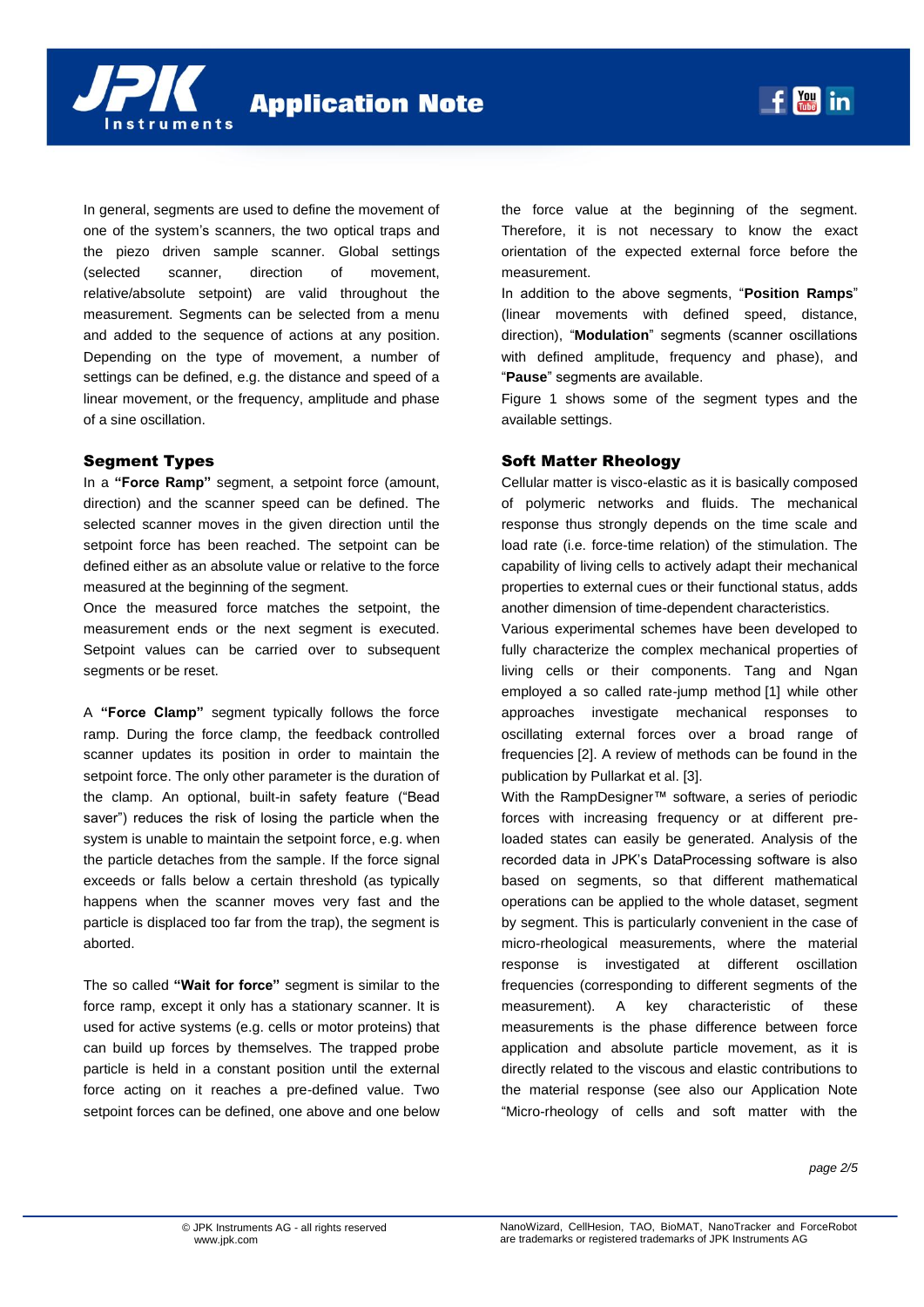





*A The measurement is a combination of force ramps and oscillations. The trap moves the bead towards the cell until a force of 10pN is reached. This is followed by an oscillation (A=200nm, f=50Hz), an increase of the force by 5pN, another oscillation and so on. B Zoomed in on the time axis. The transition between an oscillation around 10pN and one around 15pN is shown. The trap moves the bead further towards the cell (black curve) until the next setpoint of 15pN is reached (red curve).*

NanoTracker™" which can be downloaded from www.jpk.com). Figure 2 shows the application of periodic forces to a red blood cell at different pre-loaded forces (10, 15, and 20 pN). The corresponding RampDesigner sequence would be ForceRamp (10 pN)-Oscillation-ForceRamp (15 pN)-Oscillation-ForceRamp (20 pN)- Oscillation. Data from the transition between two oscillation segments is shown in Figure 2B: The trap moves closer to the cell until the next force setpoint is reached. Then, the oscillation segment starts.



#### *Figure 3 Wait for force and force clamp segment.*

*A The trapped particle is moved away from the trap center by an external force. As soon as the setpoint (5pN) is reached, the trap starts to follow the particle's movement in order to keep the force constant (black curve). The mean of the measured force values during clamping is 5.01+/-0.29 pN. B The traces of the bead (red) and the trap (blue) show how the system tracks the particle's movement in real time. The trap position was shifted to overlay the particle position. In the raw data, there is a constant displacement between trap and bead position corresponding to the setpoint force.*

#### Active Systems

The mechanisms of force generation in biological matter are manifold. Many of them, particularly on small scales, are driven by biased stochastic interactions between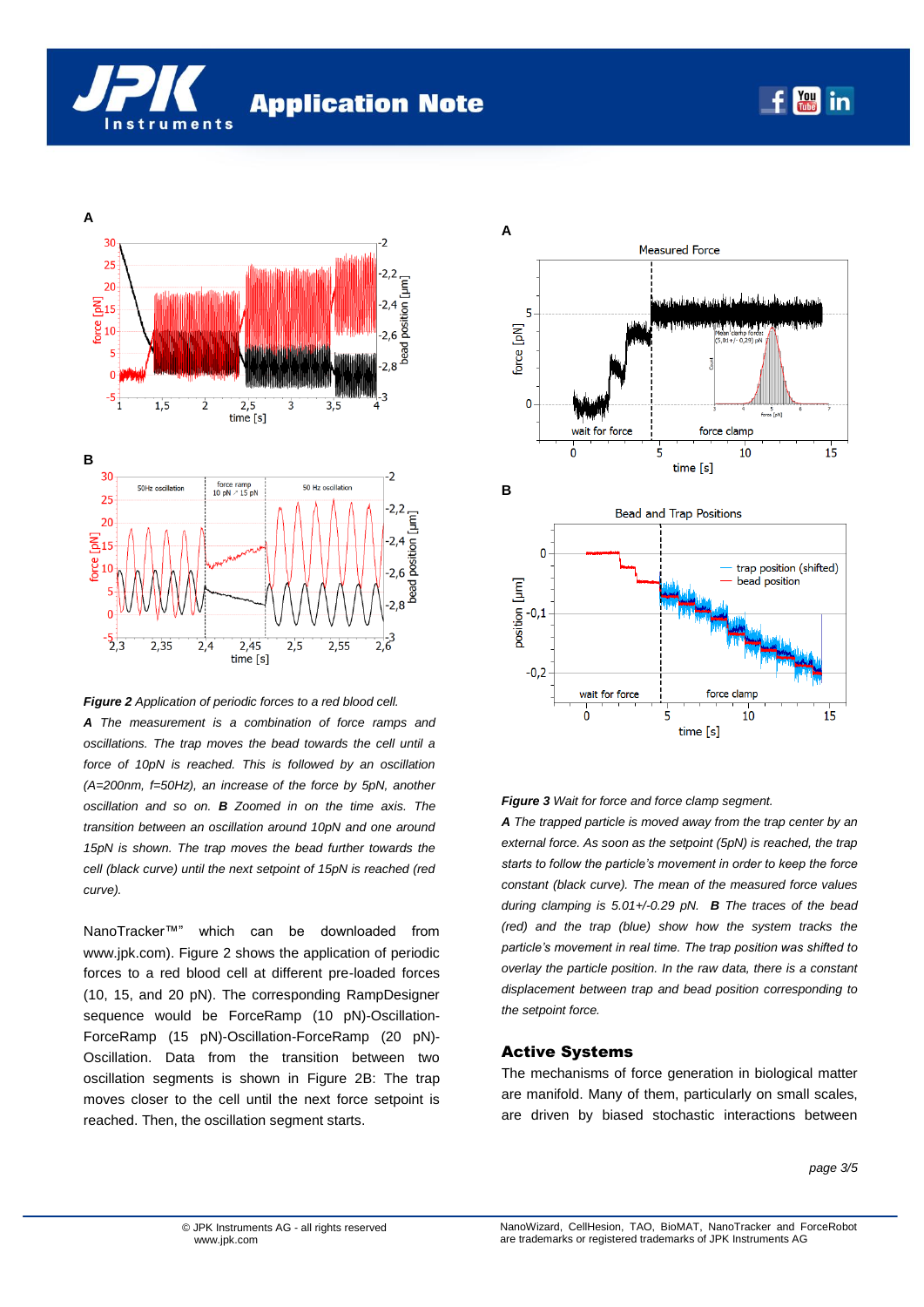different components, e.g. the heads of motor proteins and their substrates. Through regulative processes, the cell influences the probability of certain events taking place, and thus controls molecular dynamics. In the case of motor proteins, mechanical load, the availability of chemical energy, and other factors can influence the speed and direction of movement [4]. For these and similar situations, JPK developed the "Wait for force" segment, a dual-setpoint force clamp. Two different setpoints can be defined above and below the starting value. The scanner then remains in a stationary state until one of the setpoints has been reached. Figure 3 shows an example of a simulated $1$  motor protein that walks in steps of approx. 12.5 nm and increases the force on the attached bead until the pre-defined value (5 pN) is reached during the third step. After this, the trap position is automatically updated to follow the protein movement under a constant force load. As shown in Figure 3B, the trap follows the particle (and thus the motor protein) movement while the force is kept constant with high accuracy Figure 3A).

### DNA under force

l

The mechanical properties of DNA and how these are influenced by interactions with other molecules has been in the focus of numerous studies. It is well established that stretching a double-stranded DNA (ds-DNA) beyond its contour length  $L_c$  results in the (partially reversible) disintegration of the molecule. During this so-called overstretching, individual bonds in the macromolecule break and the contour length of the damaged molecule increases.

The required forces are in the range of 60-70pN [5]. The experimental setup in optical traps usually comprises of two beads with different surface functionalizations, which bind to the two ends of the ds DNA. The beads are optically trapped and the force is recoded while the molecule is elongated. Applying a force clamp with a setpoint near the overstretching transition creates a situation where the dsDNA is likely to disrupt in multiple steps. As long as the molecule's end-to-end length  $L_{e-e}$ (which corresponds to the distance between the two particle surfaces) is smaller than  $L_c$ , the force-distance curve can be theoretically described with the wormlikechain (WLC) model for polymer dynamics [6]. As soon as

 $f$   $\frac{Y_{01}}{Y_{02}}$  in



*Figure 4 A Force-extension curve of a dsDNA molecule in a force clamp. It is stretched until the setpoint of 65pN is reached, then the force is kept constant (black curve). Since this is near the over-stretching transition of the molecule, it starts to disintegrate and it's length increases (red curve). B Mean value and standard deviation of the measured force values during the clamp segment. C Detail of the step-wise elongation of dsDNA under constant force. Each event corresponds to the breaking of internal bonds in the DNA.*

 $1$  A 2 $\mu$ m polystyrene bead was attached to a glass surface and moved with a piezo sample scanner to mimic the motor protein movement.